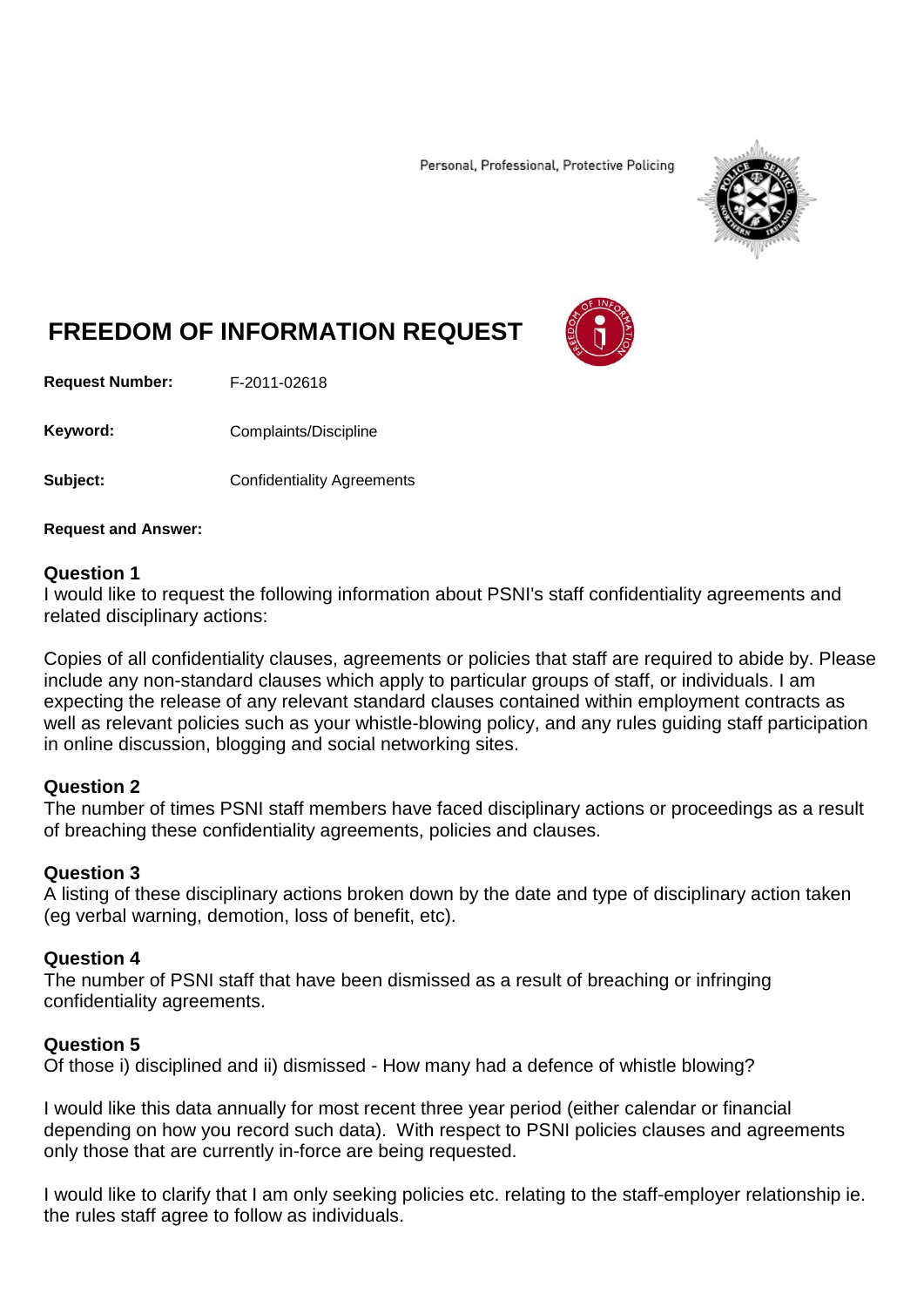#### **Answer**

Section 17(5) of the Freedom of Information Act 2000 requires the Police Service of Northern Ireland, when refusing to provide such information (because the cost of compliance exceeds the appropriate limit) to provide you the applicant with a notice which states that fact.

It is estimated that the cost of complying with your request for information would exceed the "appropriate costs limit" under Section 12(1) of the Freedom of Information Act 2000, which is currently set by the Secretary of State at £450.

Question 1 relates to confidentiality clauses/agreements policies, whistle-blowing policy, and guidance regarding social networking sites. The above information would be contained in PSNI Service Procedures and Policy Directives as well as confidentiality clauses that officers and staff are required to sign. These would be held, not only by our Professional Standards Department, but also by Human Resource Managers in other Districts and Departments across the organisation. Therefore, Districts and Departments were asked to provide estimates for retrieving local Service Procedures and Policies relating to confidentiality, whistle-blowing and online discussion.

Question 2, 3, 4 and 5 relates to PSNI staff facing disciplinary proceedings as a result of breach of confidentiality agreements. There are around 1000 files held at Professional Standards Department for the time frame you are interested in, and to retrieve the files and extract the required information would take an estimated 69 hours.

As Professional Standards Department are responsible for internal discipline of police officers only, this would again also involve input from Human Resource Managers in Districts and Departments who deal with disciplinary issues involving police staff members.

As the above information is so wide ranging and involves input from several different areas within the PSNI, to retrieve all the information you require would take an estimated retrieval time of over 118 hours.

In accordance with the Freedom of Information Act 2000, this letter should be considered as a Refusal Notice, and the request has therefore been closed.

You may wish to submit a refined request in order that the cost of complying with your request may be facilitated within the 'appropriate limit'. In compliance with Section 16 of the Act, I have considered how your request may be refined to bring it under the appropriate limit;

PSD could provide information relating to questions 2 to 5 for police officers disciplined for breach of Article 3 Privacy & Confidentiality of the PSNI code of Ethics for the time-frame requested. This may not provide an accurate result of all officers facing disciplinary action for breaching confidentiality agreements, policies and clauses as only the most serious Article of the PSNI Code of Ethics is recorded against each case for statistical purposes.

Submission of a refined request would be treated as a new request, and considered in accordance with the Freedom of Information Act 2000, including consideration of relevant Part II exemptions.

You may be interested in the following Service Procedures and Policy Directives which are available to view on the PSNI website at the following link; [http://www.psni.police.uk/index/about](http://www.psni.police.uk/index/about-us/publications/publications-by-category/our_policies_and_procedures.htm)[us/publications/publications-by-category/our\\_policies\\_and\\_procedures.htm](http://www.psni.police.uk/index/about-us/publications/publications-by-category/our_policies_and_procedures.htm)

PD 06/08 Data Protection Policy PD11/07 Integrity and Professional Standards SP 05/10 Service Confidence Procedure